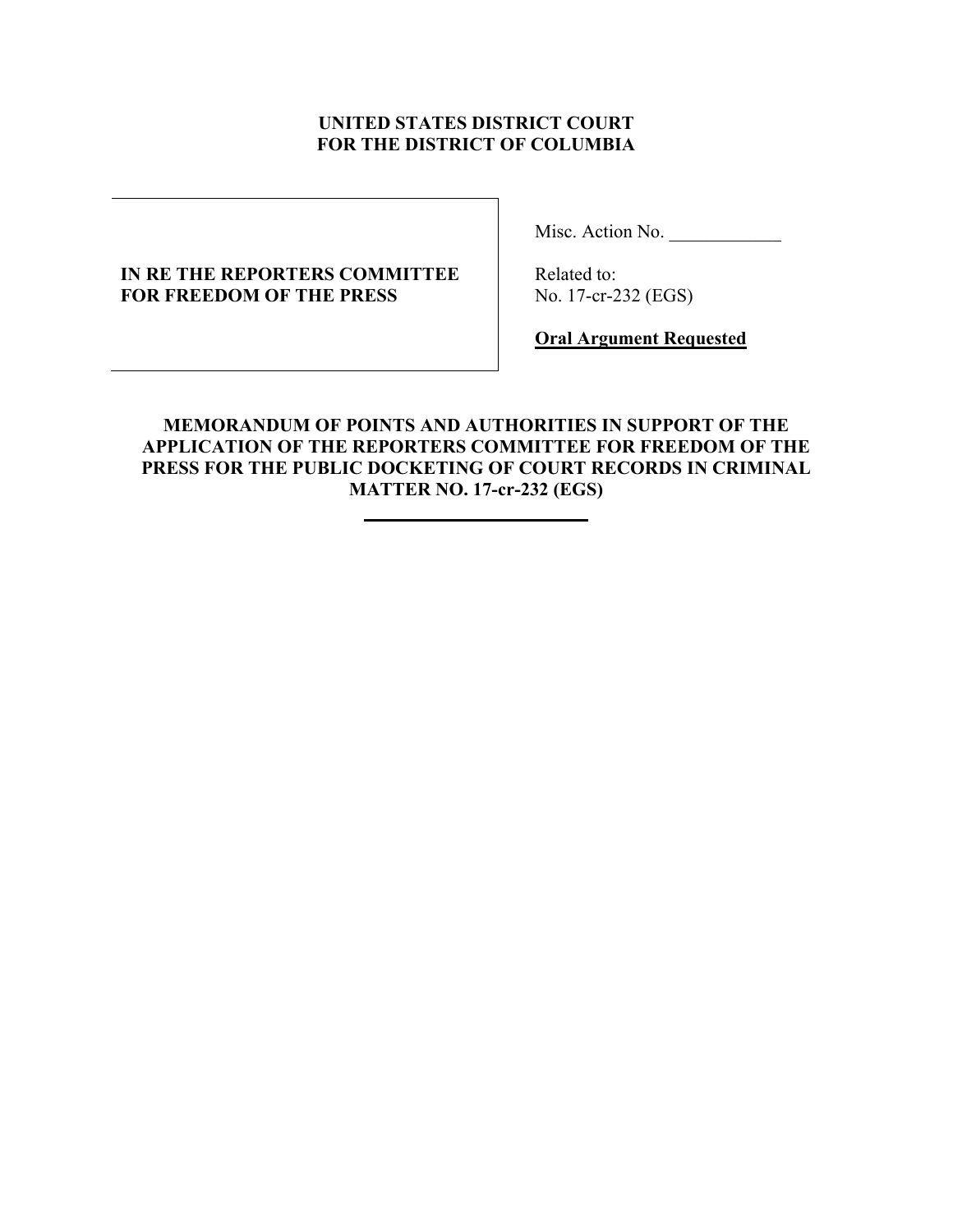# **TABLE OF CONTENTS**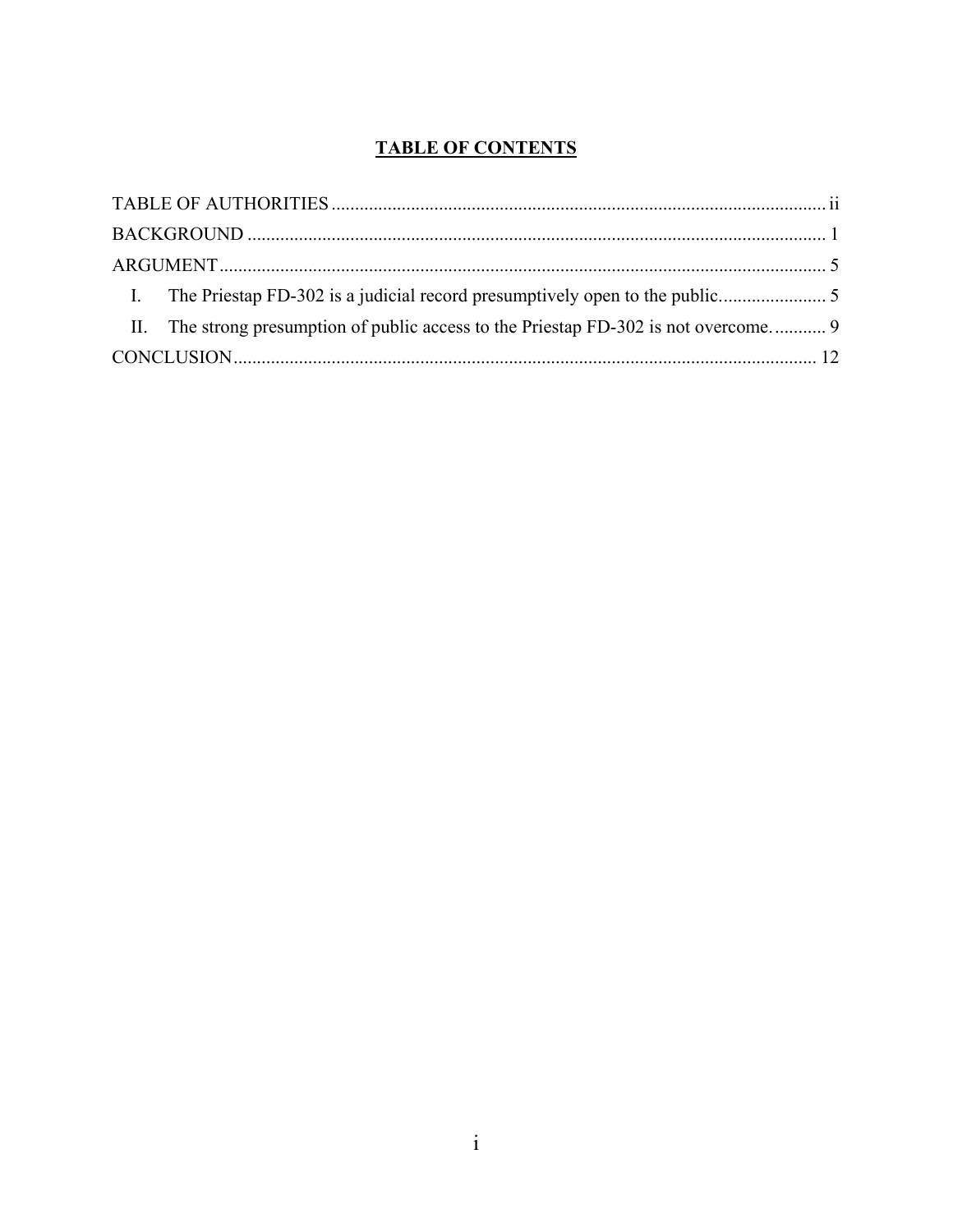# **TABLE OF AUTHORITIES**

# <span id="page-2-0"></span>**Cases**

| Alabama Dep't of Corrections v. Advance Local Media, LLC, 918 F.3d 1161 (11th Cir. 2019) 7       |
|--------------------------------------------------------------------------------------------------|
|                                                                                                  |
|                                                                                                  |
|                                                                                                  |
|                                                                                                  |
| In re Leopold to Unseal Certain Elec. Surveillance Applications & Orders, 964 F.3d 1121 (D.C.    |
|                                                                                                  |
|                                                                                                  |
| MetLife, Inc. v. Fin. Stability Oversight Council, 865 F.3d 661 (D.C. Cir. 2017)  5, 6           |
|                                                                                                  |
|                                                                                                  |
|                                                                                                  |
|                                                                                                  |
|                                                                                                  |
| <b>Other Authorities</b>                                                                         |
| Adam Goldman and Katie Benner, Ex-F.B.I. Official is Said to Undercut Justice Department         |
| Anna Salvatore and Benjamin Wittes, Oral Argument Summary: U.S. v. Flynn                         |
| Behind the Justice Department's Split Over the Flynn Dismissal, CNN (May 15, 2020)  11           |
| Bryan Bender, Trump Names Mike Flynn National Security Adviser, Politico (Nov. 17, 2016) 1       |
| Carol E. Lee and Paul Sonne, U.S. Sanctions Russia Over Election Hacking; Moscow Threatens       |
| Catherine Herridge, Attorney General William Barr on Michael Flynn, Obamacare and                |
| David Ignatius, Why Did Obama Dawdle on Russia's Hacking?, Wash. Post (Jan. 12, 2017)  2         |
| Josh Gerstein et al., Documents Show FBI Debated How to Handle Investigation of Michael          |
| Mikhaila Fogel, Director of National Intelligence Declassifies Flynn-Kislyak Transcripts,        |
| Miles Parks et al., The James Comey Saga, In Timeline Form, Nat'l Pub. Radio (last visited Sept. |
| Steven Nelson and Ebony Bowden, Trump Calls Michael Flynn Prosecution 'Treason' Done by          |
| Tierney Sneed and Josh Kevensky, Sorry Mike Flynn, Judge Not Ready to Dismiss Your Case,         |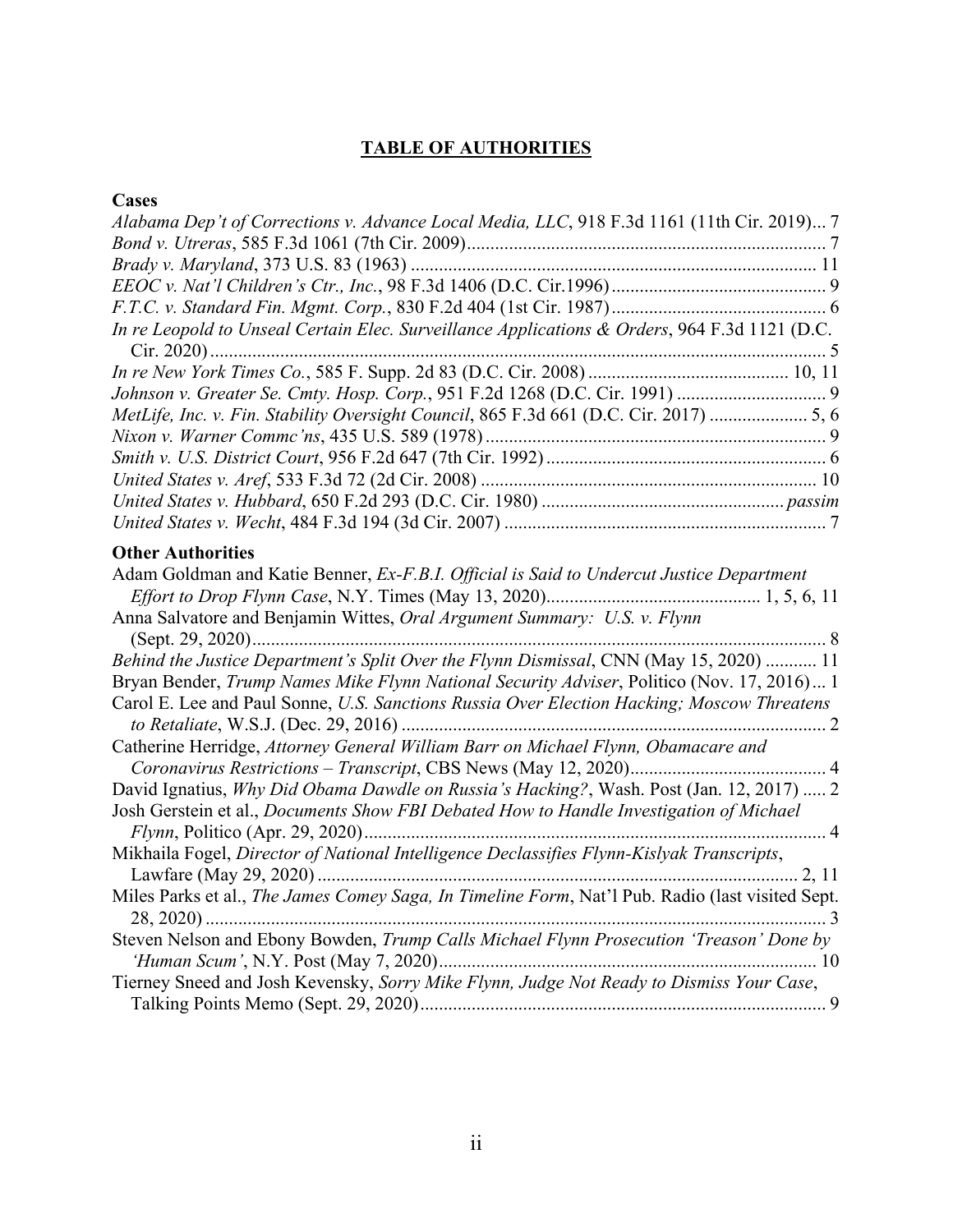The Reporters Committee for Freedom of the Press (the "Reporters Committee" or "Applicant") hereby submits this Memorandum of Points of Authorities in support of its Application for the public docketing of a piece of evidence at the center of the current proceedings in the criminal prosecution of General Michael T. Flynn (ret.) ("Defendant"), Crim. No. 17-cr-232 (EGS). Specifically, Applicant seeks the public docketing of a Federal Bureau of Investigation ("FBI") report memorializing the interview of former FBI counterintelligence official Edward William Priestap (the "Priestap FD-302") by investigators from the U.S. Attorney's Office for the Eastern District of Missouri, which is engaged in an ongoing review of this prosecution at the order of Attorney General William Barr (the "Jensen Review"). In May, *The New York Times* reported that the Justice Department was finalizing the Priestap FD-302 and would provide it to the Court. Appl., Exhibit A, Adam Goldman and Katie Benner, *Ex-F.B.I. Official is Said to Undercut Justice Department Effort to Drop Flynn Case*, N.Y. Times (May 13, 2020),<https://perma.cc/HN5G-AKWK> ("A Justice Department official said that they were in the process of writing up a report on the interview and that it would *soon be filed with the court*.") (emphasis added). It does not, however, appear to have been publicly docketed by the Court or the parties. The Priestap FD-302 is central to the adjudicatory process in this case and is therefore a judicial record.

### **BACKGROUND**

<span id="page-3-0"></span>Defendant is a retired lieutenant general in the United States Army and a former director of the Defense Intelligence Agency. In November 2016, he was named as President Donald J. Trump's first National Security Advisor. *See* United States' Supplemental Mem. in Aid of Sentencing, ECF No. 150 at 27; Bryan Bender, *Trump Names Mike Flynn National Security Adviser*, Politico (Nov. 17, 2016), [https://perma.cc/KP4X-4X5P.](https://perma.cc/KP4X-4X5P) On December 29, 2017, the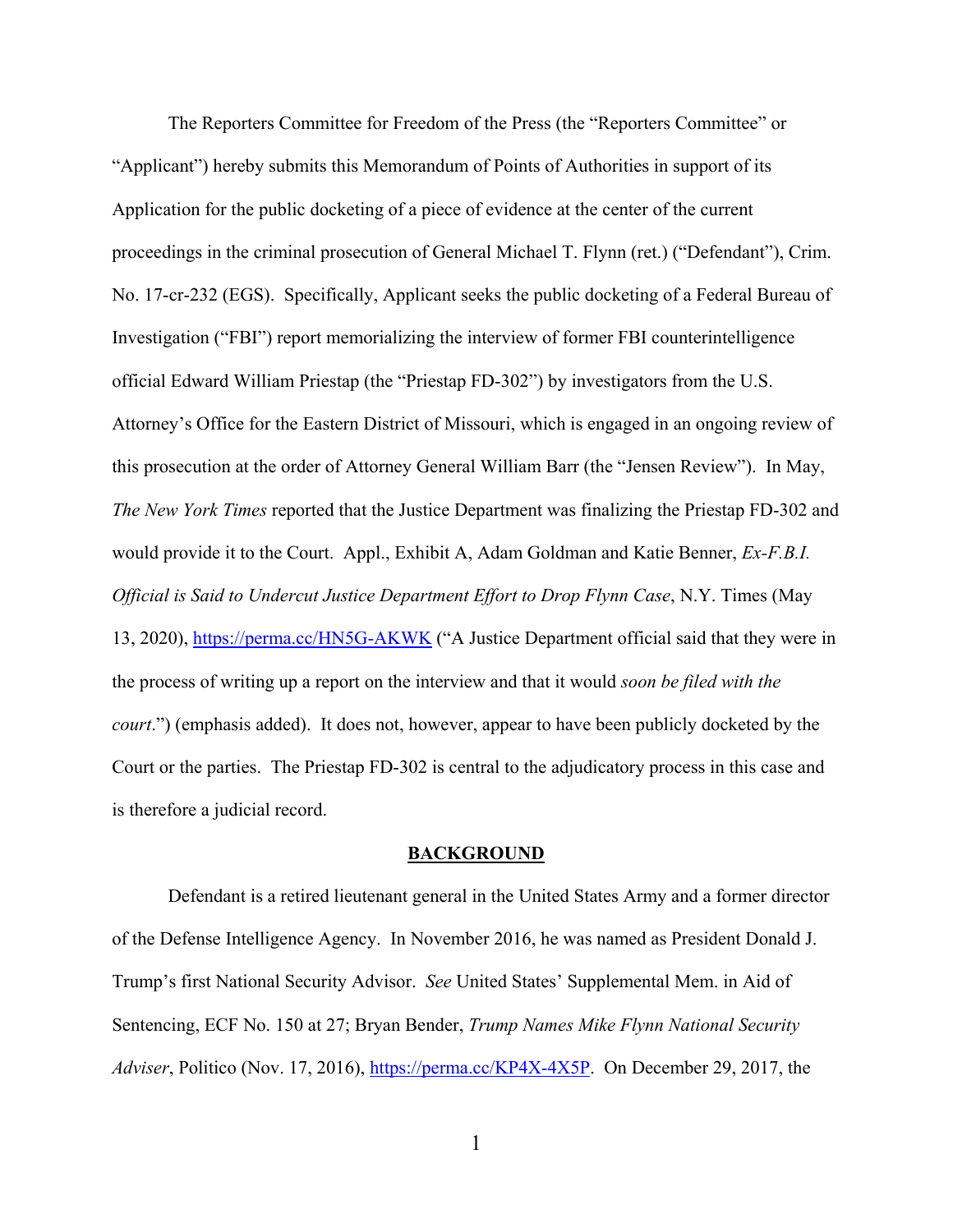outgoing administration of President Barack Obama publicly announced a series of punitive and deterrent measures against the Russian government in response to the administration's finding of Russian interference in the 2016 election. ECF No. 150 at 6. While Russia immediately vowed to retaliate, it ultimately took no action. *Id.* at 7; Carol E. Lee and Paul Sonne, *U.S. Sanctions Russia Over Election Hacking; Moscow Threatens to Retaliate*, W.S.J. (Dec. 29, 2016),

### [https://perma.cc/EG59-FTBK.](https://perma.cc/EG59-FTBK)

On the day the Obama administration measures were announced, Defendant spoke by phone to the Russian ambassador to the United States, Sergey Kislyak, and urged Russia to only respond with "reciprocal measures" and not to escalate the dispute into a "tit for tat." ECF No. 150 at 7; Br. for Ct.-Appointed *Amicus Curiae*, ECF No. 223-2 at 8; Mikhaila Fogel, *Director of National Intelligence Declassifies Flynn-Kislyak Transcripts*, Lawfare (May 29, 2020), [https://perma.cc/PP58-X5RE.](https://perma.cc/PP58-X5RE) Two days later, Ambassador Kislyak called Defendant and reported that Defendant's proposal to "act with cold heads" is what "invested in the decision" regarding the Russian response. Fogel, *Transcripts*, *supra*.

On January 12, 2017, eight days before the inauguration, *Washington Post* columnist David Ignatius disclosed in a column the existence of the conversations between Defendant and Ambassador Kislyak and raised the possibility that the two had discussed the Obama administration's measures. David Ignatius, *Why Did Obama Dawdle on Russia's Hacking?*, Wash. Post (Jan. 12, 2017), [https://wapo.st/3cwzB7W.](https://wapo.st/3cwzB7W) Defendant denied doing so in conversations with several White House officials, including Vice President-elect Mike Pence, who restated that denial in media appearances. ECF No. 150 at 8. On January 23, 2017, then-White House Press Secretary Sean Spicer said that he had recently spoken to Defendant, who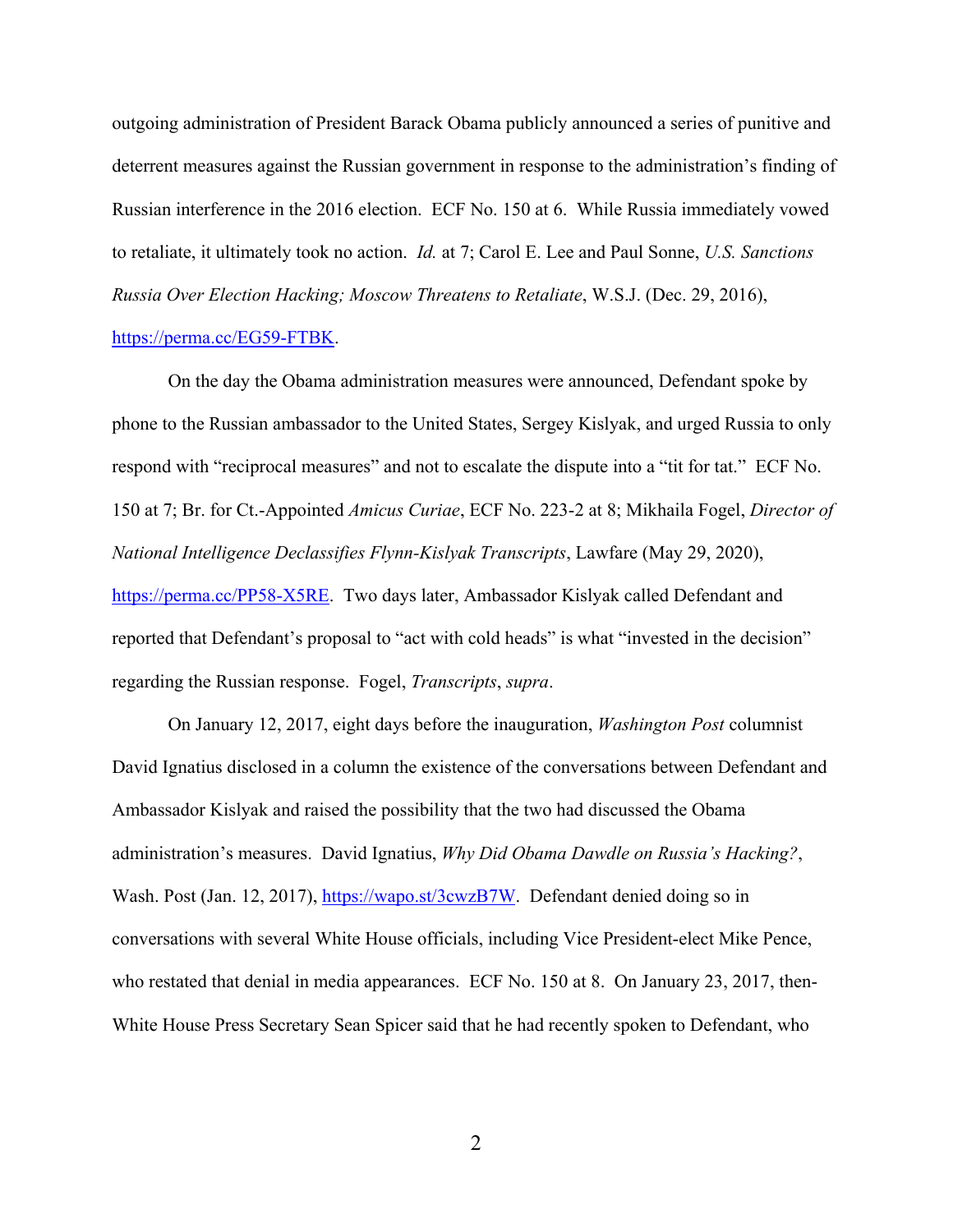had again denied speaking to the Russian Ambassador about the Obama administration's measures. *Id.*

The next day, January 24, 2017, FBI special agents with "Crossfire Razor," a counterintelligence investigation focused on Defendant, interviewed Defendant in his new office at the White House. ECF No. 223-2 at 13. At that interview Defendant allegedly made the statements that formed the basis for the false statements charge under 18 U.S.C § 1001 in this case. *Id.* at 14-15. Defendant resigned as National Security Advisor at the President's request on February 13, 2017. ECF No. 150 at 9.

In May 2017, Defendant's case was transferred to the Office of Special Counsel ("OSC"), which had taken over the Russia investigation. *See* Miles Parks et al., *The James Comey Saga, In Timeline Form, Nat'l Pub. Radio (last visited Sept. 28, 2020), [https://](https://n.pr/3cBeykC)* [n.pr/3cBeykC.](https://n.pr/3cBeykC) In exchange for cooperation with the OSC, Defendant agreed to plead guilty to one charge of violating § 1001 and admitted he had lied during the FBI interview on January 24, 2017, about the substance of his conversation with Ambassador Kislyak. ECF No. 223-2 at 17- 19. After the Honorable Rudolph Contreras accepted Defendant's plea on December 1, 2017, the case was randomly reassigned to this Court, which held an extension of the plea colloquy on December 18, 2018. *Id.* at 19-22. The parties agreed to postpone sentencing so Defendant could complete his cooperation with the OSC. *Id.* at 22.

In June 2019, Defendant retained new counsel and, in January 2020, sought to withdraw his guilty plea and have the charge dismissed for prosecutorial misconduct. *Id.*; ECF Nos. 151, 162. That month, the Jensen Review began its investigation of the OSC prosecution at the direction of the Attorney General. ECF No. 180. In April 2020, the Jensen Review began transmitting new discovery material to defense counsel, which included a page of handwritten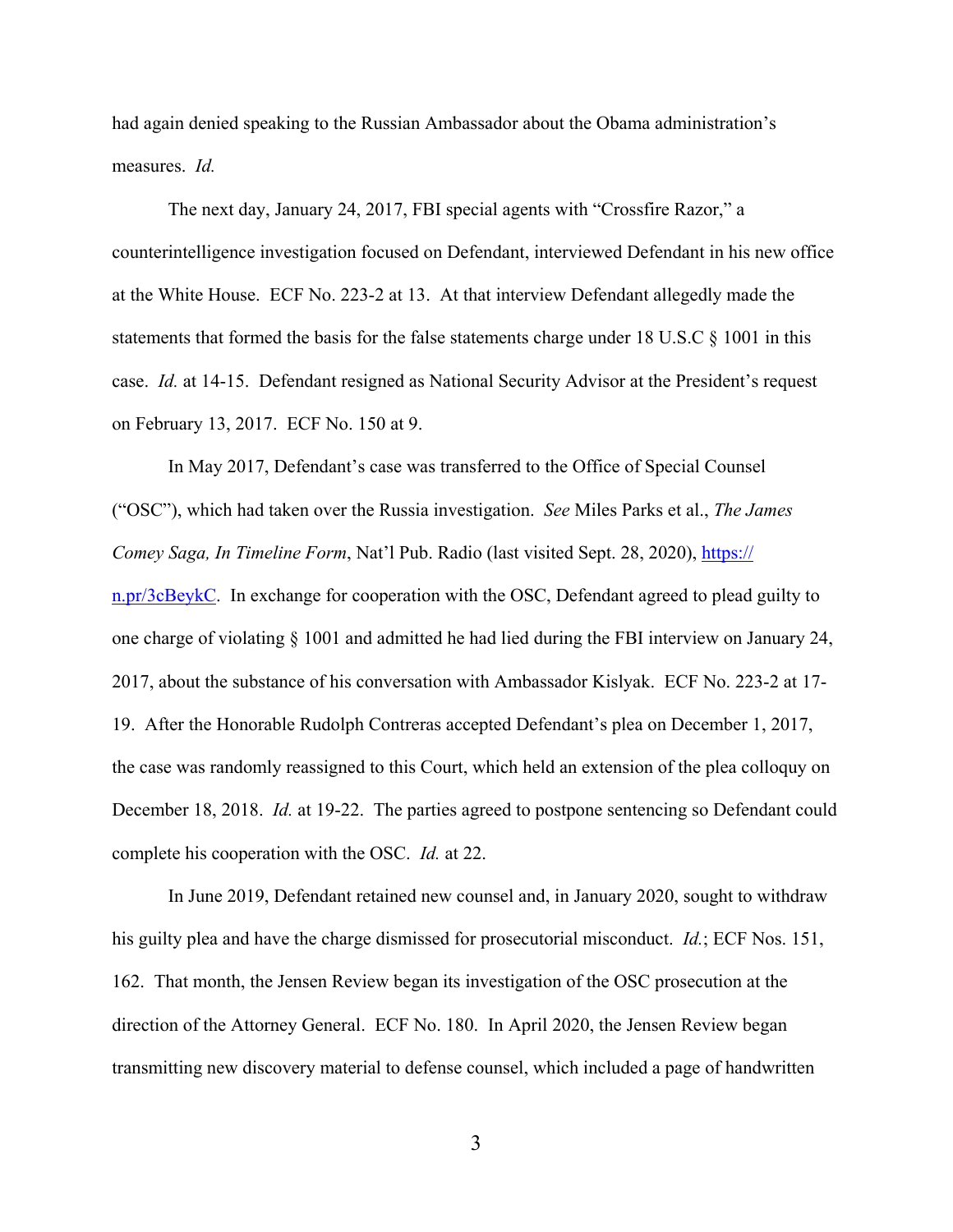notes that appeared to be written by Mr. Priestap—then the head counterintelligence official at the FBI—on the same day as Defendant's interview at the White House. *Id.* The notes include the passage: "What is our goal? Truth/Admission or to get him to lie, so we can prosecute him or get him fired?" The notes continue, "If we're seen as playing games, WH will be furious." ECF No. 190 at 4.

The notes were immediately seized on by defense counsel as evidence that the FBI had sought to entrap Defendant into lying, either to prosecute him or get him fired. Defendant's counsel and supporters claimed the notes were "smoking gun" evidence of FBI misconduct. Josh Gerstein et al., *Documents Show FBI Debated How to Handle Investigation of Michael Flynn*, Politico (Apr. 29, 2020), [https://perma.cc/CAF2-MNF9.](https://perma.cc/CAF2-MNF9)

A week later, on May 7, 2020, the United States moved to dismiss the charge against Defendant, also citing the Priestap handwritten notes as possible evidence that the interview was improper. Attorney General William Barr alleged during a media interview that the Jensen Review produced evidence that Defendant's FBI interview was a "perjury trap." Catherine Herridge, *Attorney General William Barr on Michael Flynn, Obamacare and Coronavirus Restrictions – Transcript*, CBS News (May 12, 2020), [https://perma.cc/MWE8-U77B.](https://perma.cc/MWE8-U77B)

The meaning of the Priestap handwritten notes is therefore relevant to several issues of interest to the press and the public before the Court as it considers the government's Rule 48(a) motion, including (1) whether the Crossfire Razor investigation had appropriate predication; relatedly, (2) whether Defendant's allegedly false statements were material to a properly predicated investigation; and, (3) whether the interview on January 24, 2017, improperly sought to entrap Defendant.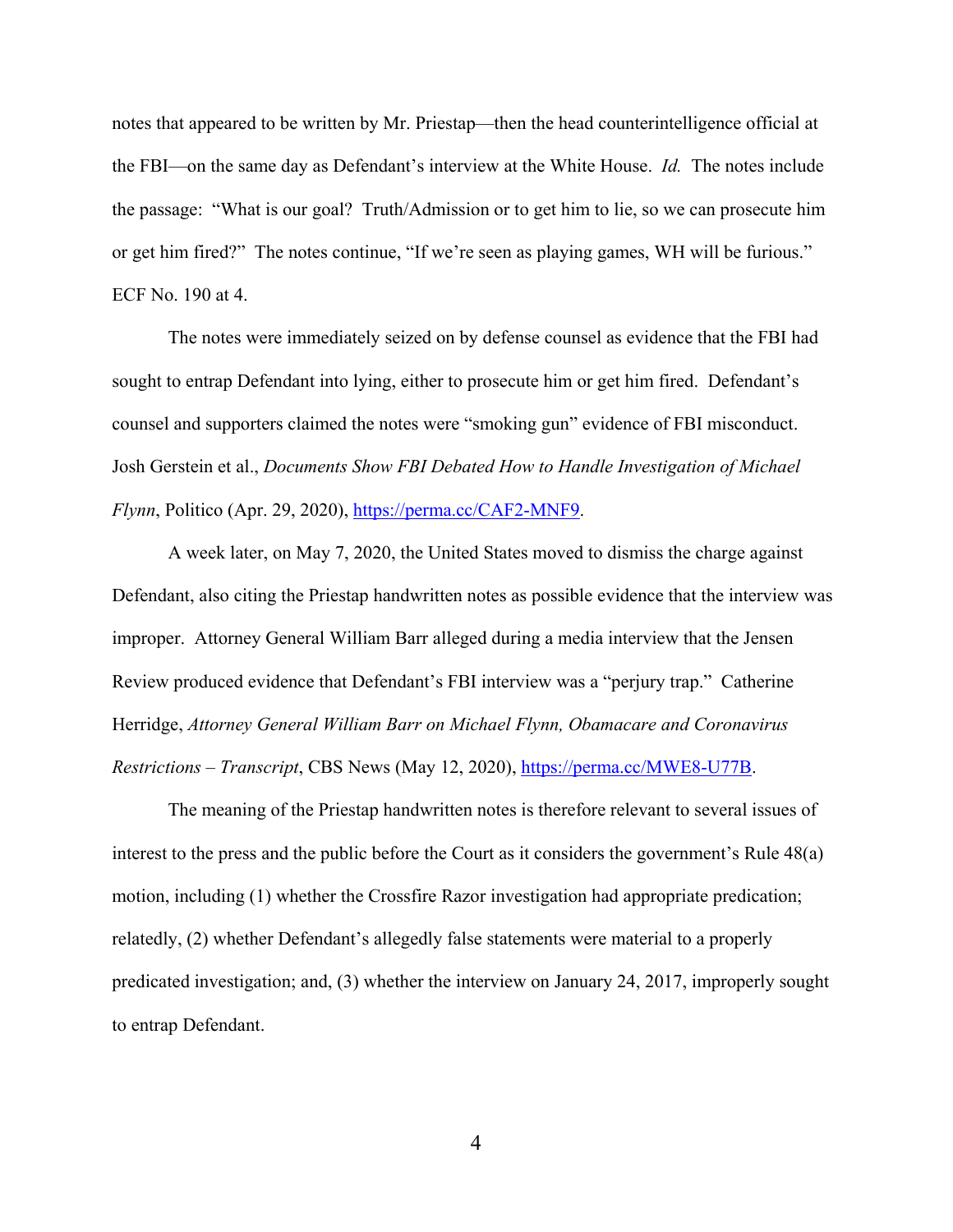Importantly, the Jensen Review interviewed Priestap on May 5, 2020, two days before the government moved to dismiss the case. ECF No. 210-1. To memorialize the interview, the FBI produced a standard interview form, an FD-302. *Id.* That Priestap FD-302 was transmitted to defense counsel on May 18, 2020, *id.*, but has not been made public, unlike a significant amount of other Jensen Review discovery material, including an FD-302 of an interview with FBI Special Agent William J. Barnett on September 17, 2020, critical of the Crossfire Razor investigation, ECF No. 249.

On May 13, 2020, *The New York Times* reported that Priestap provided additional context around his handwritten notes, specifically that he did *not* believe that the FBI was trying to "set [Defendant] up." *See* Appl., Exhibit A, Goldman and Benner, *supra*. In that story, the *Times*  also reported that a "Justice Department official said that they were in the process of writing up a report on the interview and that it would soon be filed with the court." *Id.* Because of its salience to the questions the Court must resolve in deciding to grant or deny the government's Rule 48(a) motion to dismiss, the Priestap FD-302 is a judicial record subject to the common law right of access.

#### **ARGUMENT**

### <span id="page-7-1"></span><span id="page-7-0"></span>**I. The Priestap FD-302 is a judicial record presumptively open to the public.**

"The common-law right of public access to judicial records 'is a fundamental element of the rule of law, important to maintaining the integrity and legitimacy of an independent Judicial Branch.'" *In re Leopold to Unseal Certain Elec. Surveillance Applications & Orders*, 964 F.3d 1121, 1127 (D.C. Cir. 2020) (quoting *MetLife, Inc. v. Fin. Stability Oversight Council*, 865 F.3d 661, 663 (D.C. Cir. 2017)). As the D.C. Circuit has stated, public access to judicial records "serves the important functions of ensuring the integrity of judicial proceedings in particular and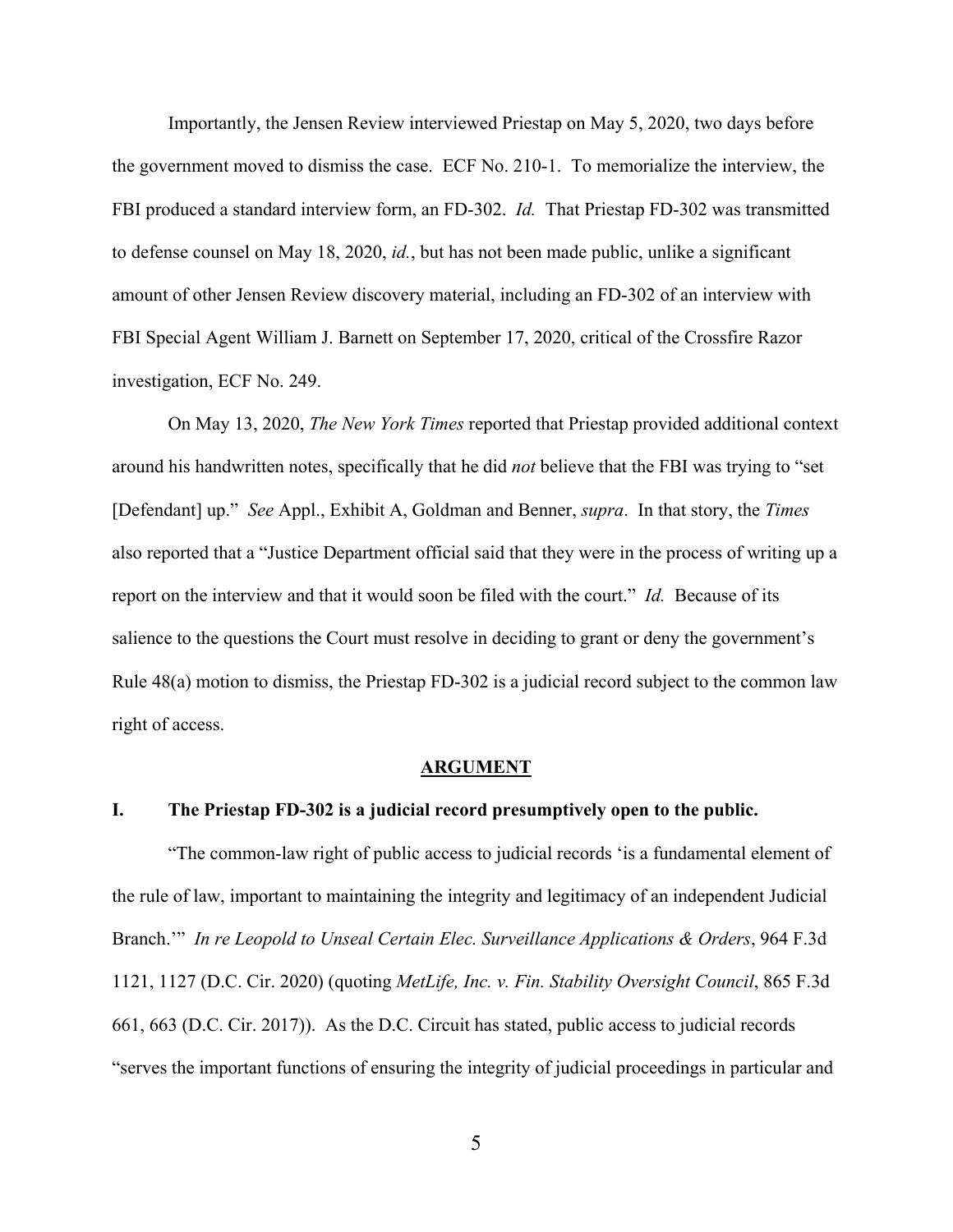of the law enforcement process more generally." *United States v. Hubbard*, 650 F.2d 293, 315 (D.C. Cir. 1980). Such public access thus plays a particularly vital role in matters that concern actions taken by the executive branch. As the U.S. Court of Appeals for the Seventh Circuit has explained, "in such circumstances, the public's right to know what the executive branch is about coalesces with the concomitant right of the citizenry to appraise the judicial branch." *Smith v. U.S. District Court*, 956 F.2d 647, 650 (7th Cir. 1992) (quoting *F.T.C. v. Standard Fin. Mgmt. Corp.*, 830 F.2d 404, 410 (1st Cir. 1987)).

In May, *The New York Times* reported that the Priestap FD-302 would "soon be filed with the court." *See* Appl., Exhibit A, Goldman and Benner, *supra*. The Priestap FD-302's status as a judicial record turns on its role in the adjudicatory process. It qualifies as a judicial record because it was submitted to inform the Court's decision to grant or deny the government's motion pursuant to Rule 48(a) of the Federal Rules of Criminal Procedure. *See Metlife*, 865 F.3d at 666-67 (finding material provided for the Court's consideration in making its decision, including briefs and joint appendix, judicial records subject to *Hubbard* analysis). Indeed, the Priestap FD-302 qualifies as a judicial record even if the Court does not specifically refer or cite to it during the proceedings. That was the case in *Hubbard*. *See id.* ("We treated th[e] documents [in *Hubbard*] as judicial records [subject to the presumption of access and *Hubbard* balancing] notwithstanding that their 'contents were not specifically referred to or examined upon during the course of those proceedings and [their] only relevance to the proceedings derived from the defendants' contention that many of them were *not* relevant to the proceedings, *i.e.*, that the seizure exceeded the scope of the warrant.'").

Courts in other jurisdictions have ordered the public docketing of judicial records in circumstances similar to that presented by the Priestap FD-302. In other words, they have found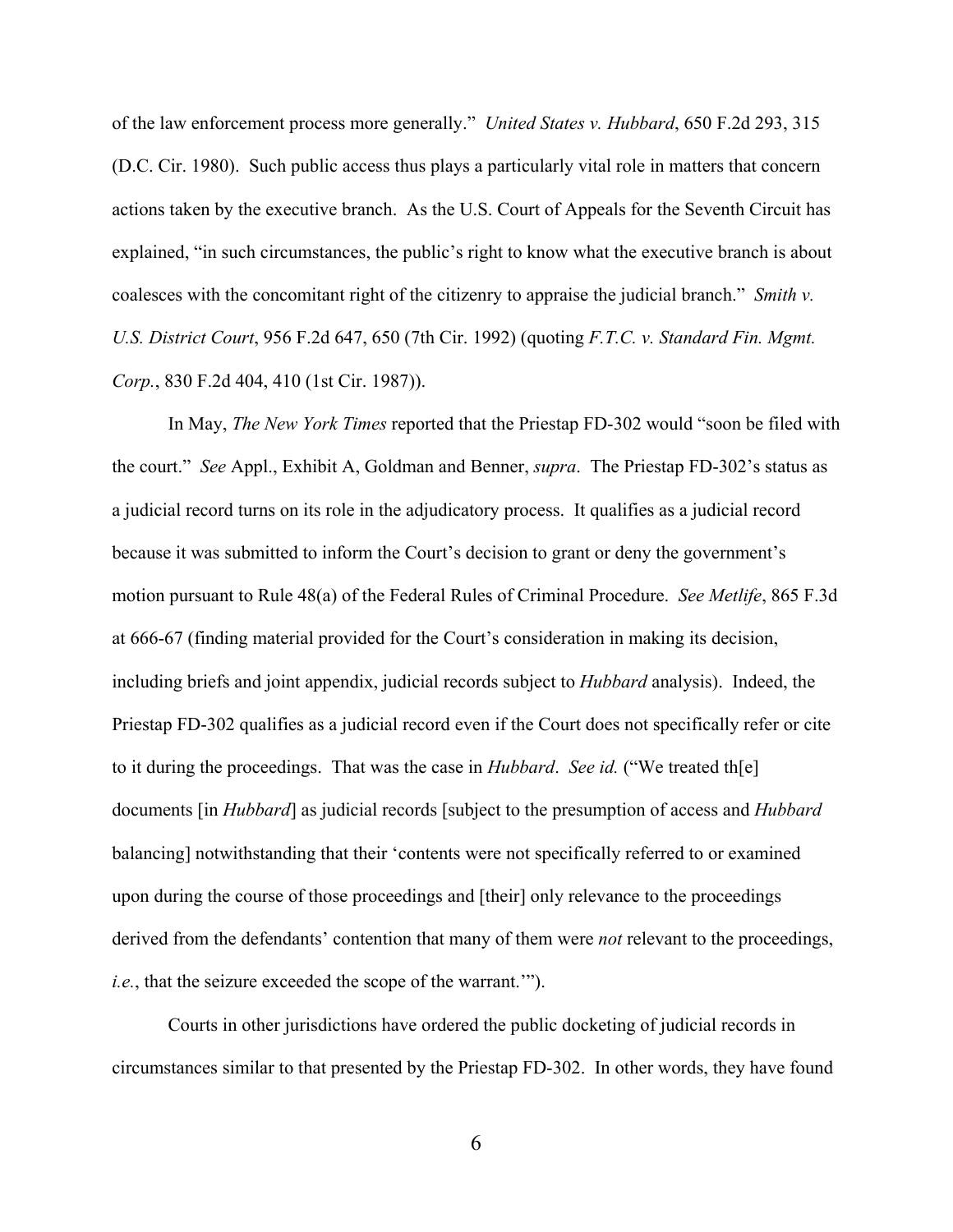documents in the possession of the court that are central to the adjudicatory process to be judicial records subject to the presumption of access, even if not "formally filed" or docketed. *See Alabama Dep't of Corrections v. Advance Local Media, LLC*, 918 F.3d 1161, 1167 (11th Cir.

2019) ("[W]e hold that materials submitted by the litigants—whether or not they are formally filed with the district court—that are integral to the judicial resolution of the merits in any action taken by that court are subject to the common law right of access and the necessary balancing of interests that the right entails.") (citation and internal quotation marks omitted); *see also Bond v. Utreras*, 585 F.3d 1061, 1073-75 (7th Cir. 2009) (holding that "the public has a presumptive right to access discovery materials that are filed with the court, used in a judicial proceeding, or otherwise constitute 'judicial records'"); *United States v. Wecht*, 484 F.3d 194, 208 (3d Cir. 2007) ("In general, the common law right attaches to any document that is considered a judicial record, which depends on whether [the] document has been filed with the court, or otherwise somehow incorporated or integrated into a district court's adjudicatory proceedings.") (citation and internal quotation marks omitted); *cf. Hubbard*, 650 F.2d at 405 n.11 ("[T]o state that materials are part of the record of the case does not answer the question whether they are or should be public. . . . Depending on the circumstances, technical receipt in evidence may or may not weigh heavily in determining the answer to this question.").

Here, the Priestap FD-302 is integral to the proceedings before the Court and therefore a judicial record. The question of what Priestap meant when he wrote "What is our goal? Truth/Admission or to get him to lie, so we can prosecute him or get him fired?" is central to an argument advanced by the government and Defendant in support of their motions to dismiss. That is, they argue, false statements cannot be material under  $\S$  1001 when made during an interview in an improperly predicated investigation, one that was intended to entrap Defendant.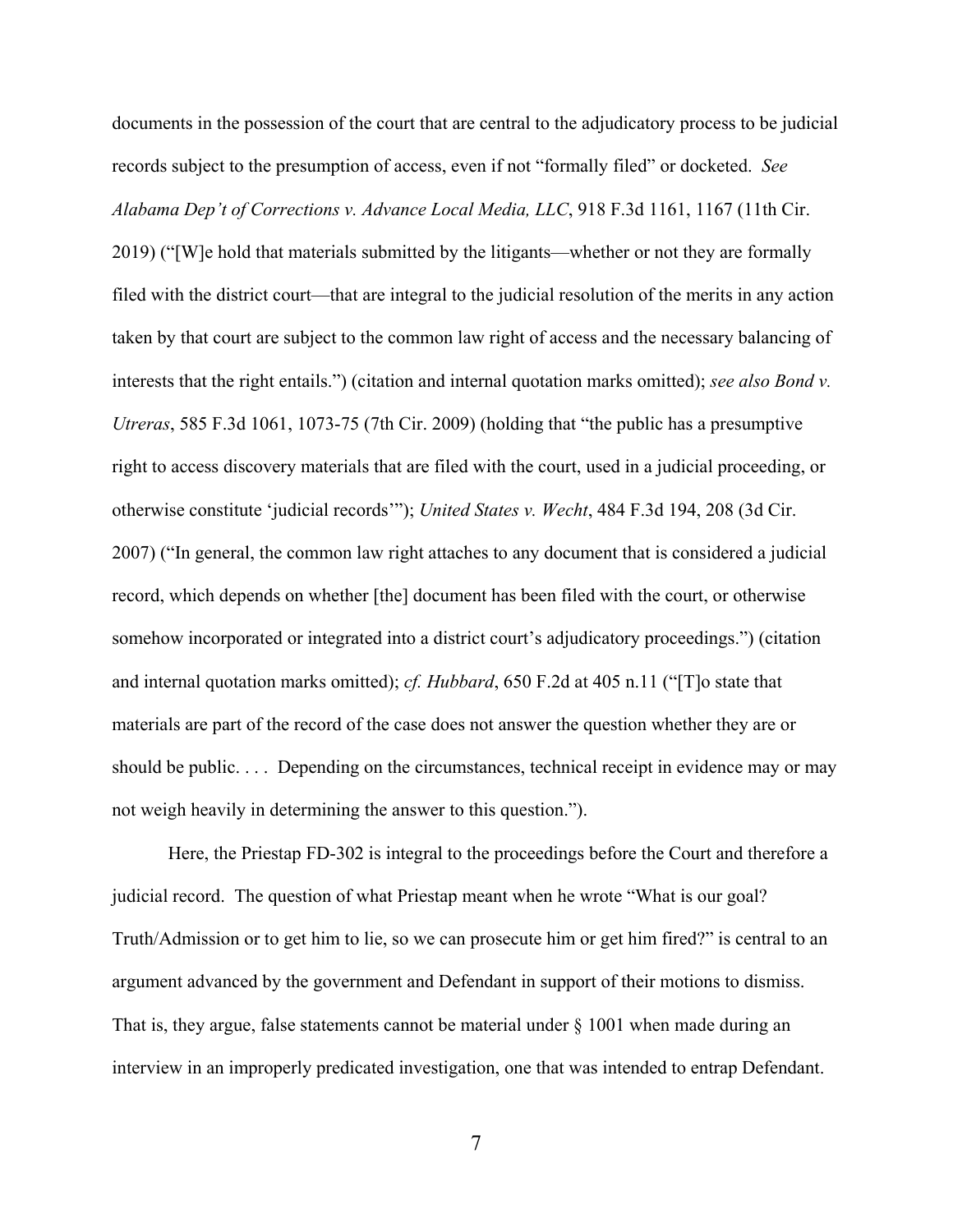*See* Gov't's Mot. to Dismiss, ECF No. 198 at 17 ("[T]he Government cannot explain, much less prove to a jury beyond a reasonable doubt, how false statements are 'material' to an investigation that—as explained above—seems to have been undertaken only to elicit those very false statements and thereby criminalize Mr. Flynn."); Supplement by Michael T. Flynn, ECF No. 181 at 2 ("These documents show in their own handwriting and emails that ["partisan FBI and DOJ leaders"] intended either to create an offense they could prosecute or at least get him fired."). Further, the government argues that the handwritten notes reflect an actual concern on Priestap's part "about the purpose and legitimacy of the interview and its investigative basis," Gov't's Resp. to Ct.-Appointed *Amicus Curiae*, the Honorable John Gleeson (Ret.), ECF No. 227 at 27, and that Priestap "questioned the purpose of the interview and whether it was going to be conducted in a manner that would to [sic] get the '[t]ruth' or instead would 'get [Flynn] to lie, so we can prosecute him or get him fired,'" *id.* at 25.

During oral argument on September 29, 2020, counsel for the United States again pressed this argument, referencing the Priestap handwritten notes at least twice in support of the government's contention that the top counterintelligence official at the FBI harbored concerns that the agents were trying to entrap Defendant during the January 24, 2017, interview. *See*  Anna Salvatore and Benjamin Wittes, *Oral Argument Summary: U.S. v. Flynn* (Sept. 29, 2020), <https://perma.cc/DJS7-XQED> ("[Acting Assistant Attorney General Kenneth] Kohl adds that one member of the FBI leadership ruminated in his notes 'what our goal' is in prosecuting Flynn was it to get him fired."). Deputy Assistant Attorney General Hashim Mooppan cited the notes in connection with his comment to the Court, "What if it's true that it's a witch hunt?," and criticized the court-appointed amicus for not addressing these "contemporaneous notes" of the "FBI counterintelligence chief himself . . . raising questions about whether the" point of the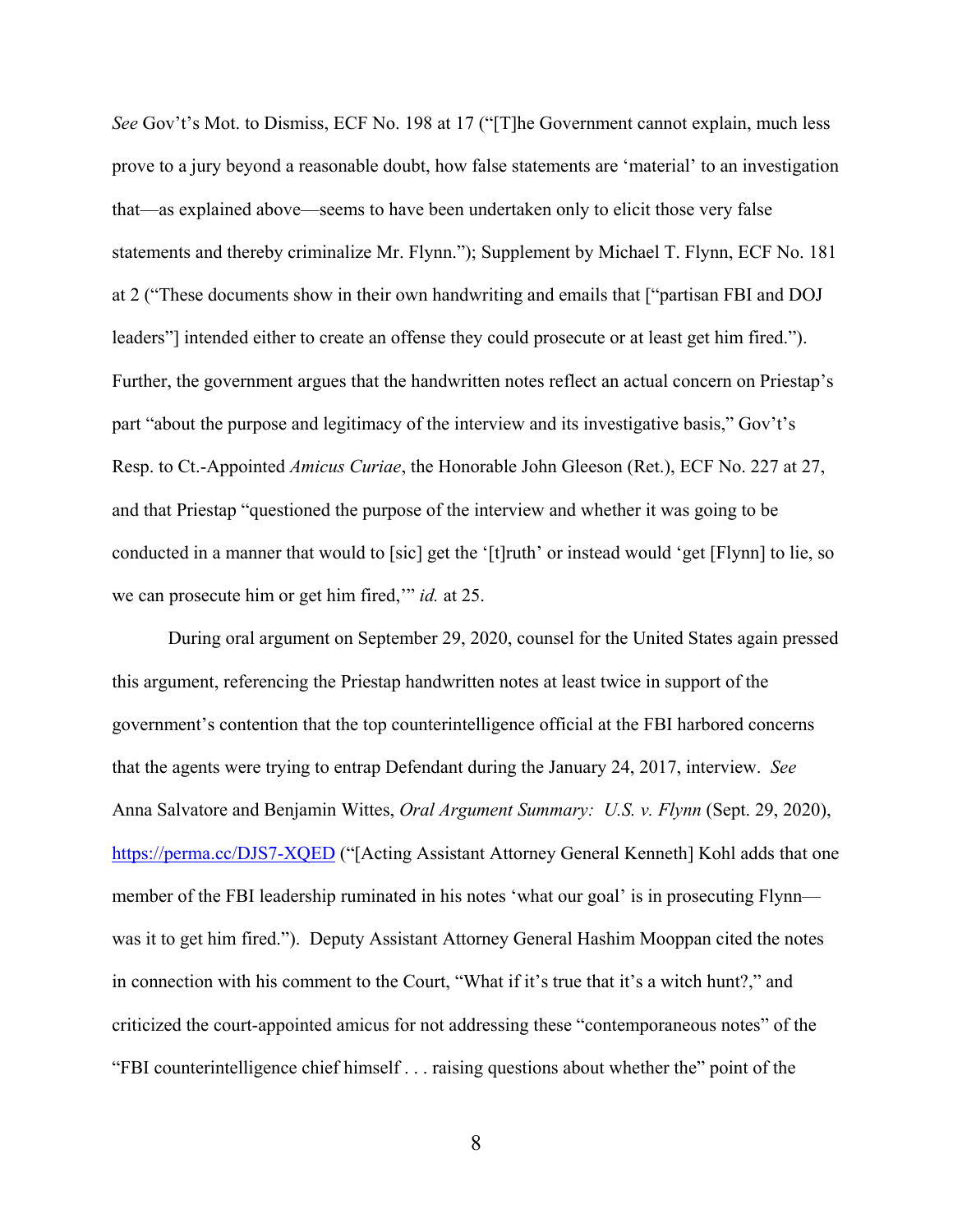interview was to get Defendant to lie. *See* Tierney Sneed and Josh Kevensky, *Sorry Mike Flynn, Judge Not Ready to Dismiss Your Case*, Talking Points Memo (Sept. 29, 2020), [https://perma.cc/](https://perma.cc/SF5Y-DWTR) [SF5Y-DWTR;](https://perma.cc/SF5Y-DWTR) Oral Arg., Sept. 29, 2020.

Accordingly, the Priestap FD-302 is a central piece of evidence in this proceeding, as it would provide the Court with crucial context for Priestap's handwritten notes, which are heavily relied upon by Defendant and the government. It is therefore a judicial record.

### <span id="page-11-0"></span>**II. The strong presumption of public access to the Priestap FD-302 is not overcome.**

There is a strong presumption in favor of public access to judicial records. *See Nixon v. Warner Commc'ns*, 435 U.S. 589, 597 (1978) ("It is clear that the courts of this country recognize a general right to inspect and copy public records and documents, including judicial records and documents."); *EEOC v. Nat'l Children's Ctr., Inc.*, 98 F.3d 1406, 1409 (D.C. Cir.1996) ("[T]he starting point . . . is a 'strong presumption in favor of public access.'" (quoting *Johnson v. Greater Se. Cmty. Hosp. Corp.*, 951 F.2d 1268, 1277 (D.C. Cir. 1991))); *see also Hubbard*, 650 F.2d at 317 (noting the "important presumption in favor of public access to all facets of criminal court proceedings"). That strong presumption in favor of public access to the Priestap FD-302 is not overcome here.

Under *Hubbard*, courts evaluating whether the presumption of access is overcome as to a given judicial record consider the following factors: (1) the need for public access to the document at issue; (2) the public use of the document; (3) the fact of objection and the identity of those objecting to disclosure; (4) the strength of the generalized property and privacy interests asserted; (5) the possibility of prejudice; and (6) the purposes for which the document was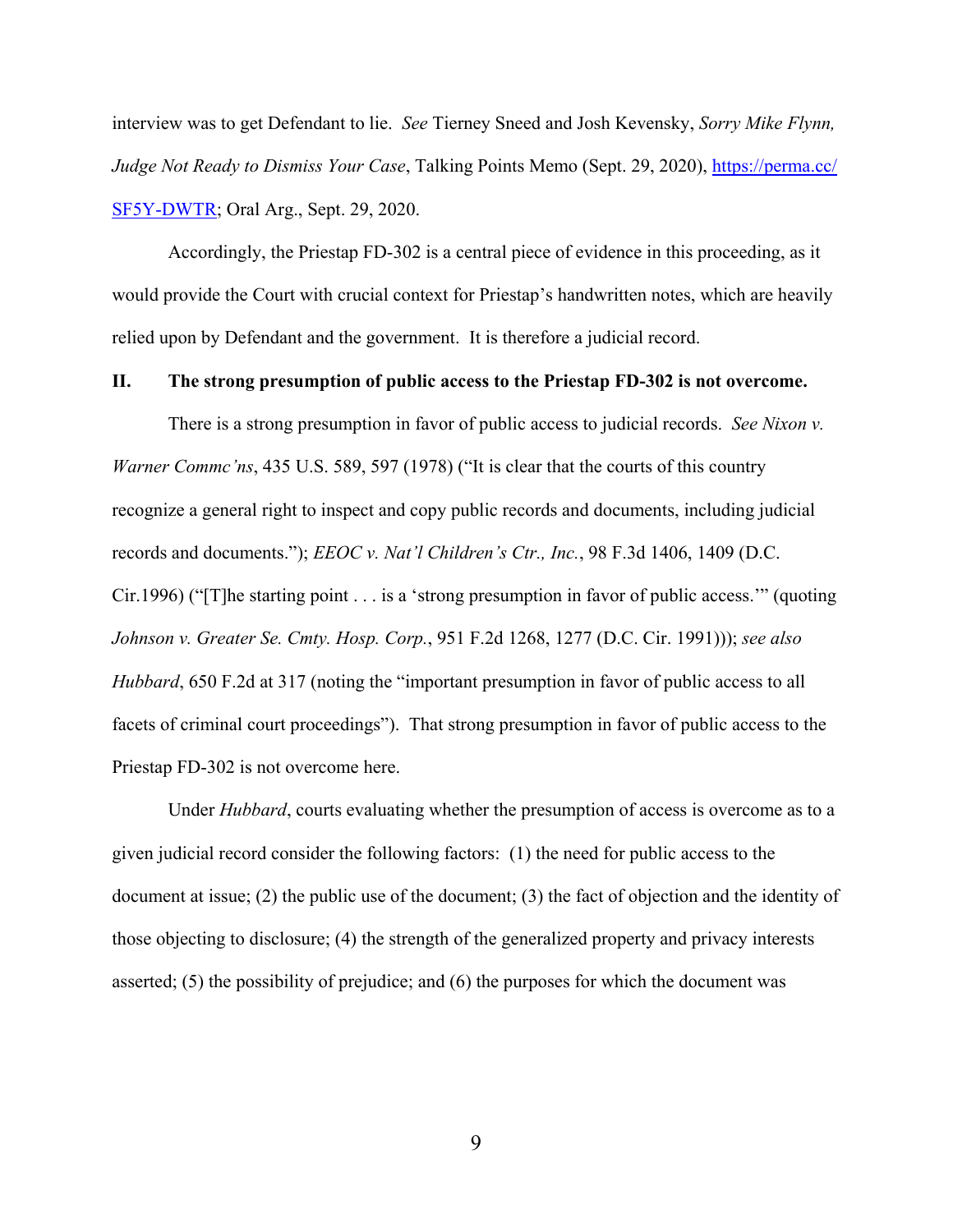introduced in the proceeding. *Hubbard*, 650 F.2d at 3[1](#page-12-0)7–22.<sup>1</sup> Here, the *Hubbard* factors weight heavily in favor of public access to the Priestap FD-302.

*First*, the public has a potent interest in access to the Priestap FD-302. As noted above, the public's right of access to judicial records is of particular importance in matters in which the judicial branch is asked to "accede[] to the requests of a coordinate branch[.]" *United States v. Aref*, 533 F.3d 72, 83 (2d Cir. 2008); *see also Hubbard*, 650 F.2d at 314–315 (noting that public access to judicial records "ensur[es] the integrity . . . of the law enforcement process more generally"). Here, it would be difficult to overstate the public's interest in Defendant's prosecution. Again, while Applicant takes no position on the relief sought by the parties, Defendant was one of the most powerful national security officials in the country and a close ally of the President, who has repeatedly pressed the Justice Department to drop the case and then praised the decision to do so. *See, e.g.*, Steven Nelson and Ebony Bowden, *Trump Calls Michael Flynn Prosecution 'Treason' Done by 'Human Scum'*, N.Y. Post (May 7, 2020), *https://perma.* [cc/PF2E-7WT9.](https://perma.cc/PF2E-7WT9) Accordingly, the press and public have a powerful interest in understanding the strengths and weaknesses of *both* the OSC's decision to charge Defendant *and* the government's decision to abandon the case. The Priestap FD-302 would significantly aid that understanding.

*Second*, *Hubbard* requires consideration of "the extent to which information sought [is] already in the public forum." *In re New York Times Co.*, 585 F. Supp. 2d 83, 93 (D.C. Cir. 2008). While the Priestap FD-302 is itself not yet public, the parties have filed a significant amount of Jensen Review discovery material on the public docket, including the handwritten

 $\overline{a}$ 

<span id="page-12-0"></span><sup>1</sup> In *In re Application of N.Y. Times*, the Court limited the sixth factor to the facts of *Hubbard* and found it inapplicable to the determination of whether search warrant materials should be unsealed. 585 F. Supp. 2d 83, 93 (D.D.C. 2008). Nonetheless, it too would support the common law right of access to the Priestap FD-302, and Applicant addresses it below.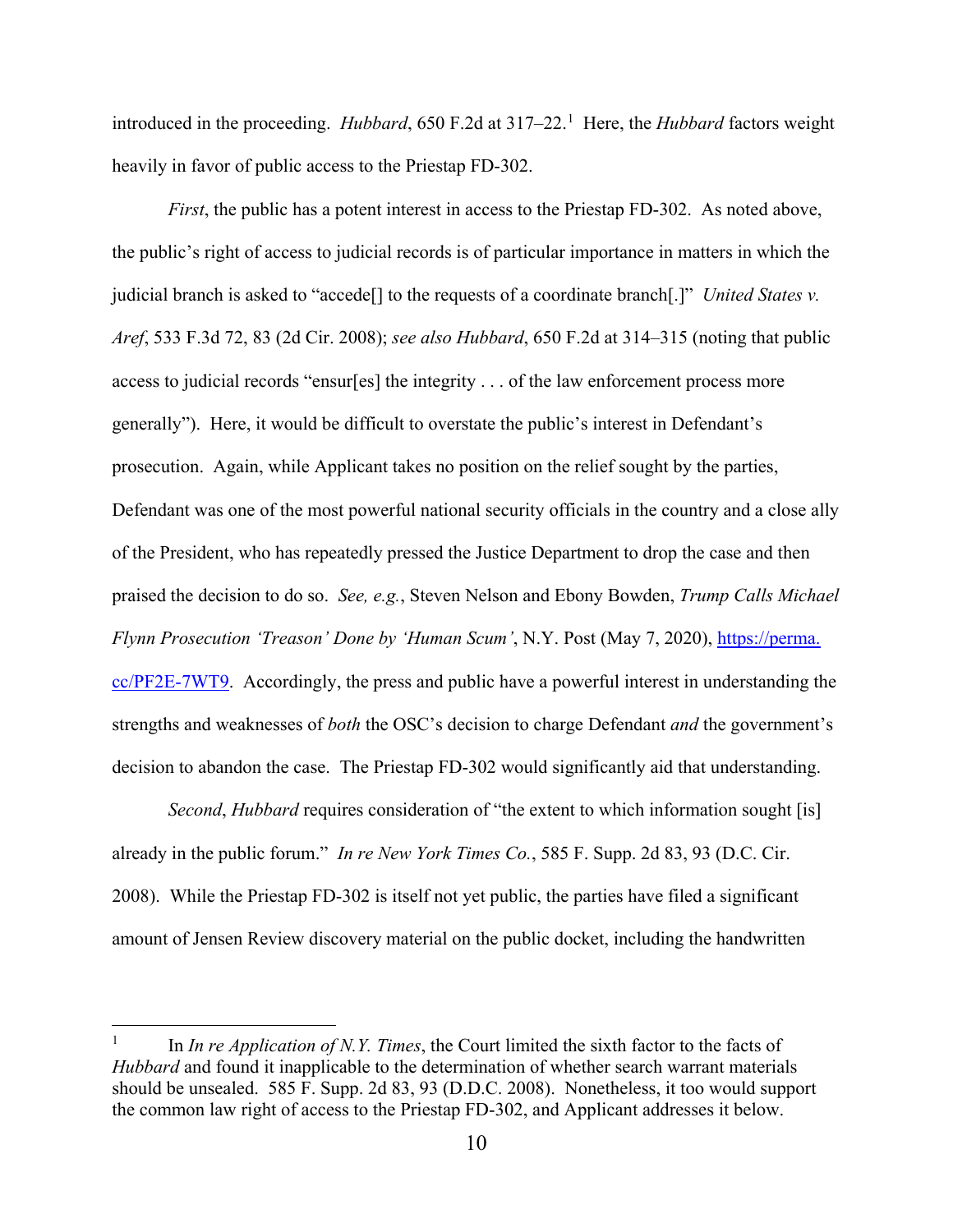notes that defense counsel has called some of the "most damning evidence" of prosecutorial misconduct. ECF No. 228 at 20. Additionally, members of the press have publicly reported that Priestap disagreed with defense counsel's and the government's interpretation of the handwritten notes. *See* Appl., Exhibit A, Goldman and Benner, *supra*. The public therefore has an interest in having access to the document in which the government memorialized Priestap's recollection of his thinking at the time.

With respect to the *third* and *fourth Hubbard* factors, no one has yet objected to the disclosure of the Priestap FD-302, or asserted any privacy interests therein. To the extent such privacy interests may be asserted in the future, there is no indication that the material sought here contains any specific, intimate personal details, and a generalized privacy interest, without more, is insufficient to prevent disclosure. *In re New York Times Co.*, 585 F. Supp. 2d at 93 (holding that statement that individual "wants 'to get on with his life,'" without more specific information, is not a "legally cognizable privacy interest"); *Hubbard*, 650 F.2d at 324 (stating that valid privacy interests arise in "intimate details of individual lives, sexual or otherwise").

*Fifth*, disclosure of the Priestap FD-302 will not prejudice any of the parties here. On information and belief based on public reporting, the Justice Department is producing this discovery material to fulfill its perceived obligations under *Brady v. Maryland*, 373 U.S. 83 (1963). *See Behind the Justice Department's Split Over the Flynn Dismissal*, CNN (May 15, 2020), [https://perma.cc/2GKD-Q3VA.](https://perma.cc/2GKD-Q3VA) Further, the United States and the Defendant have made a voluminous amount of evidence in the case publicly available, including the transcripts of Defendant's call with Ambassador Kislyak, Fogel, *Transcripts*, *supra*; the FD-302 of Defendant's interview on January 24, 2017, ECF No. 62-1; and the Priestap handwritten notes, ECF No. 190 at 4. *See also* Fifth Supplement in Supp. of Agreed Dismissal, ECF No. 257 at 1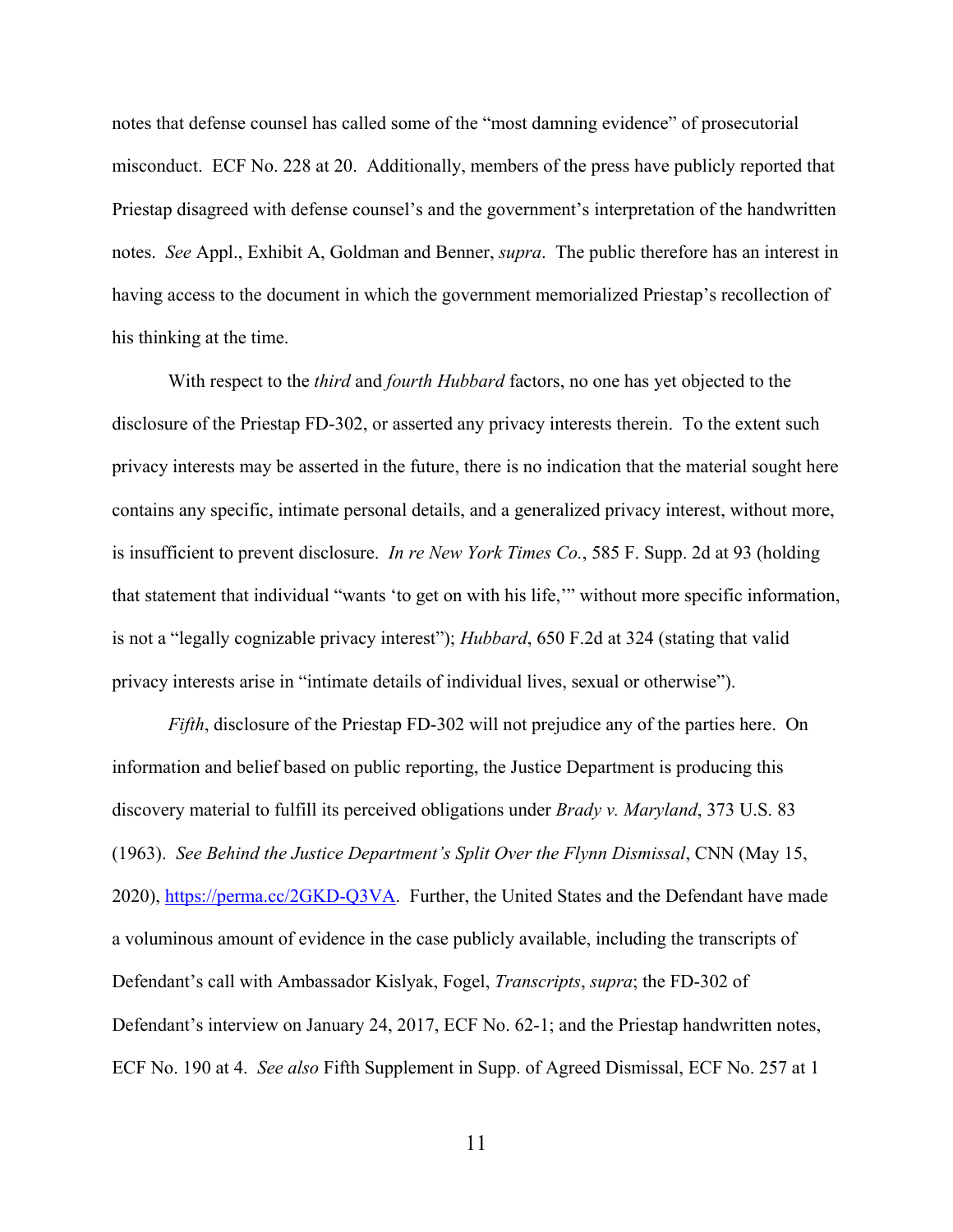("The defense has a continuing obligation to make a record that mandates this dismissal."). On September 24, 2020, five days before oral arguments, the parties again filed supplements with the Court, including the FD-302 of William Barnett, an FBI agent assigned to Crossfire Razor, who was critical of the predication theory in the investigation. ECF No. 249-1. That there should be no prejudice from the release of the Priestap FD-302 is precisely what is driving the intense public interest in its contents.

Finally, the *sixth* factor also supports public access to the Priestap FD-302. The material produced by the Jensen Review has been introduced in support of both the government's and Defendant's pending motions to dismiss and Defendant's motion to withdraw his plea. According to the United States, the Jensen Review material is central to the claim that the January 24, 2017, interview was an attempt to "get [Defendant] to lie," as the Priestap handwritten notes purport to say. The Priestap handwritten notes have been filed with the Court to support that contention, and the Priestap FD-302 is therefore important to aid the Court's understanding of that claim. Accordingly, the Priestap FD-302 is a key piece of evidence relevant to the questions the Court must resolve.

In sum, the strong presumption in favor of public access with respect to the Priestap FD-302 cannot be overcome. The Priestap FD-302 should be filed on the public docket to complete the record and aid the public understanding of this case.

#### **CONCLUSION**

<span id="page-14-0"></span>For the foregoing reasons, Applicant respectfully requests that the Court grant its Application and enter an order directing the Clerk of the Court to place the Priestap FD-302 on the public docket.